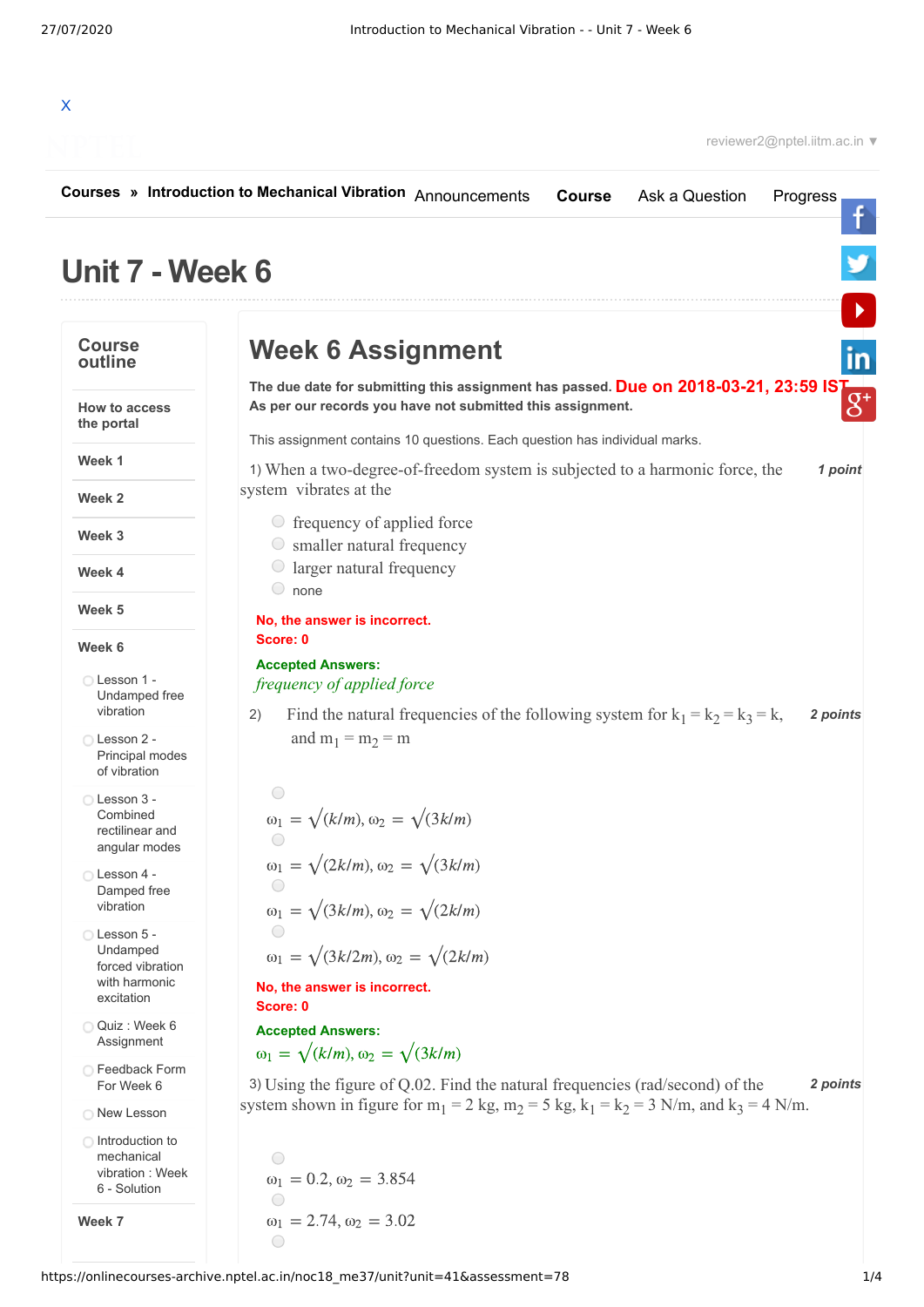**Week 8**

**DOWNLOAD VIDEOS**

27/07/2020 Introduction to Mechanical Vibration - - Unit 7 - Week 6

 $\omega_1 = 0.979, \omega_2 = 1.854$ O

 $\omega_1 = 4.23, \omega_2 = 9.27$ 

**No, the answer is incorrect. Score: 0**

**Accepted Answers:**  $\omega_1 = 0.979, \omega_2 = 1.854$ 







**No, the answer is incorrect. Score: 0**

**Accepted Answers:**  $\omega_1 = 0$ ,  $\omega_2 = 11.18$ 

5) *3 points* Using the figure of Q.4. Find the mode shape of the system

 $\bigcirc$  $X_1 = \begin{bmatrix} 1 \\ 1.5 \end{bmatrix}, X_2 = \begin{bmatrix} 1 \\ -0.78 \end{bmatrix}$  $X_2 = \begin{bmatrix} 1 \\ 2 \end{bmatrix}$ 1.5 −0.78 1  $X_2 = \begin{bmatrix} 1 \\ 2 \end{bmatrix}$  $\begin{bmatrix} 1 \\ 1.5 \end{bmatrix}$ ,  $X_2 = \begin{bmatrix} 1 \\ -0.51 \end{bmatrix}$ 1.5  $-0.51$ 1  $X_2 = \begin{bmatrix} 1 \\ 2 \end{bmatrix}$  $\begin{bmatrix} 1 \\ 0.86 \end{bmatrix}$ ,  $X_2 = \begin{bmatrix} 1 \\ -0.78 \end{bmatrix}$ 0.86 −0.78 1  $X_2 = \begin{bmatrix} 1 \\ 2 \end{bmatrix}$  $\begin{bmatrix} 1 \\ 1 \end{bmatrix}$ ,  $X_2 = \begin{bmatrix} 1 \\ -0.87 \end{bmatrix}$ 1 −0.87

**No, the answer is incorrect. Score: 0**

**Accepted Answers:** 1

 $\begin{bmatrix} 1 \\ 1 \end{bmatrix}$ ,  $X_2 = \begin{bmatrix} 1 \\ -0.87 \end{bmatrix}$ 1  $X_2 = \begin{bmatrix} 1 \\ 2 \end{bmatrix}$ −0.87

6) A machine tool, having a mass of 1000 kg and a mass moment of inertia of  $J_0 = 3$  points

 $300 \text{ kg-m}^2$  is supported on elastic supports, as shown in Figure given below. If the stiffness of the support is given by 3000 N/mm and 2000 N/mm, and the supports are located at 0.5 m and 0.8 m, find the natural frequencies.

**V**<br>in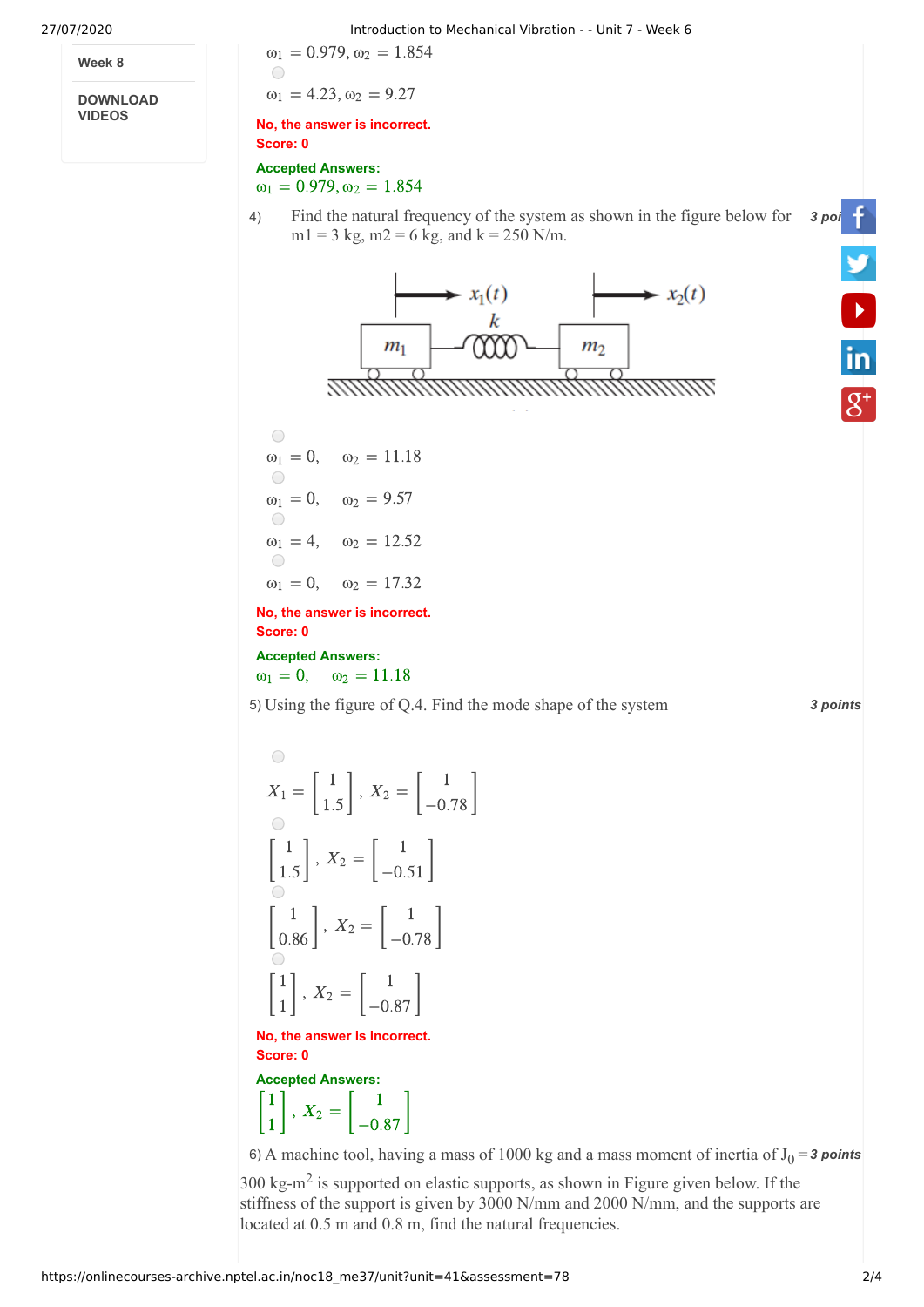$\bigcirc$  $\omega_1 = 110, \omega_2 = 40.18$  $\bigcirc$  $\omega_1 = 50, \omega_2 = 39.57$  $\bigcirc$  $\omega_1 = 70.57, \omega_2 = 82.373$  $\bigcap$  $\omega_1 = 0, \omega_2 = 85.32$ 

D

**No, the answer is incorrect. Score: 0**

**Accepted Answers:**  $\omega_1 = 70.57, \omega_2 = 82.373$ 

7) *3 [points](https://www.linkedin.com/company/nptel/)* Using Q.6, find the mode shapes of the machine tool.

$$
X_1 = \begin{bmatrix} 1 \\ 1.5 \end{bmatrix}, X_2 = \begin{bmatrix} 1 \\ -0.78 \end{bmatrix}
$$

$$
X_1 = \begin{bmatrix} 1 \\ -5.34 \end{bmatrix}, X_2 = \begin{bmatrix} 1 \\ 0.056 \end{bmatrix}
$$

$$
X_1 = \begin{bmatrix} 1 \\ 0.86 \end{bmatrix}, X_2 = \begin{bmatrix} 1 \\ -0.75 \end{bmatrix}
$$

$$
X_1 = \begin{bmatrix} 1 \\ 1 \end{bmatrix}, X_2 = \begin{bmatrix} 1 \\ -0.87 \end{bmatrix}
$$

**No, the answer is incorrect. Score: 0**

**Accepted Answers:**  

$$
X_1 = \begin{bmatrix} 1 \\ -5.34 \end{bmatrix}, X_2 = \begin{bmatrix} 1 \\ 0.056 \end{bmatrix}
$$

8) Figure shows a vibrating system having two degree of freedom. The ratio of 3 points amplitudes of the motion of  $m_1$  amd  $m_2$  for the two mode of the vibration. Given:  $m_1 = 1.5$  kg and  $m_2 = 0.8$  kg and  $k_1 = k_2 = 40$  N/m.

 $\circ$  -0.765, 0.696  $\circ$  2.56, 0.456  $\circ$  6.450, 0.969  $\circ$  0.569, 4.547

**No, the answer is incorrect. Score: 0**

**Accepted Answers:** *-0.765, 0.696* 

9) In the system shown in the figure, the mass m1 is excited by a harmonic force 3 points  $40\sin(4\pi t)$  N. Find the forced amplitude (in mm) of each mass for m<sub>1</sub>= 15 kg, m<sub>2</sub>= 10 kg,  $k_1$ = 6000 N/m, and  $k_2$ =1500 N/m.